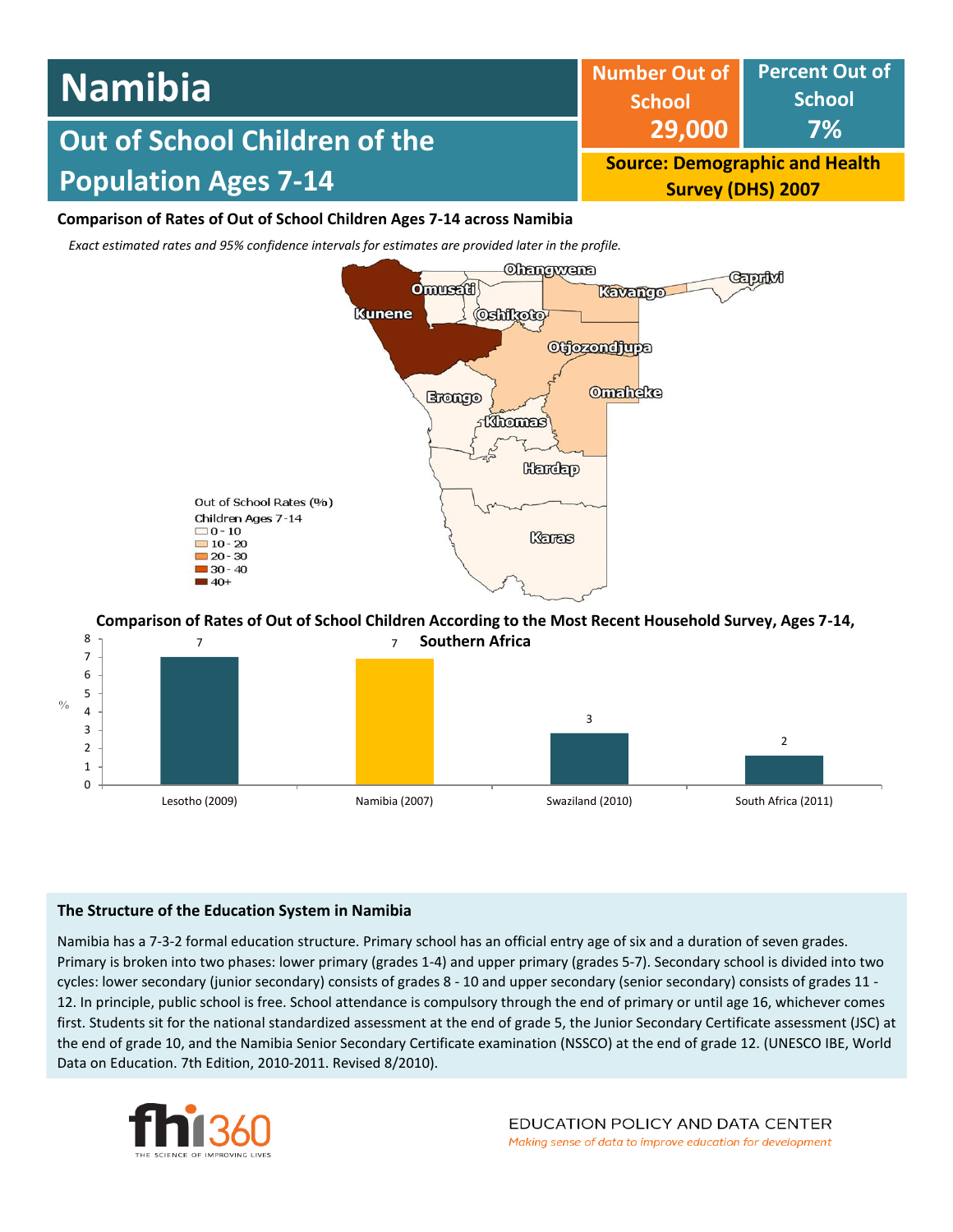

● Parity indices provide information about the greatest sources of inequality in a population. The graph at left provides ratios of different estimates of children aged 7-14 who are out of school. It shows, for example, that the out of school rate in rural areas is 1.8 times higher than that in urban areas.

● For Namibia, the greatest disparity in out of school rates is between children from provinces with the highest and lowest school participation rates. Children from the worst performing province are 31.1 times as likely to be out of school as children from the best.

### **Out of School Children by Individual and Household Characteristics**

● Fewer girls (6% or 12,553) are out of school than boys (8% or 16,852) in Namibia.

● Out of school rates for children from rural areas (8%) are higher than those for children from urban areas (5%). In terms of absolute numbers, there are more children out of school in rural areas (22,744) than in urban areas (6,661).

● Out of school rates are highest for children in the poorest wealth quintile (11%).

#### **Numbers of Out of School Children, DHS 2007**





#### **About Data Sources**

All out of school estimates presented in this profile are EPDC extractions of Demographic and Health Survey (DHS) data. DHS Surveys are conducted every several years and collect information on health, education, and other topics for households and individuals residing in those households. The 2007 Namibia DHS Survey is representative at the national and subnational level. For more information, please see http://www.measuredhs.com/.

Estimates of out of school children from household surveys can be expected to differ from administrative estimates, such as those from the UNESCO Institute for Statistics and national government agencies, because of differences between these sources in data collection and estimation methods for measuring school participation. For more information on the differences between these data sources, please see www.epdc.org.

![](_page_1_Picture_13.jpeg)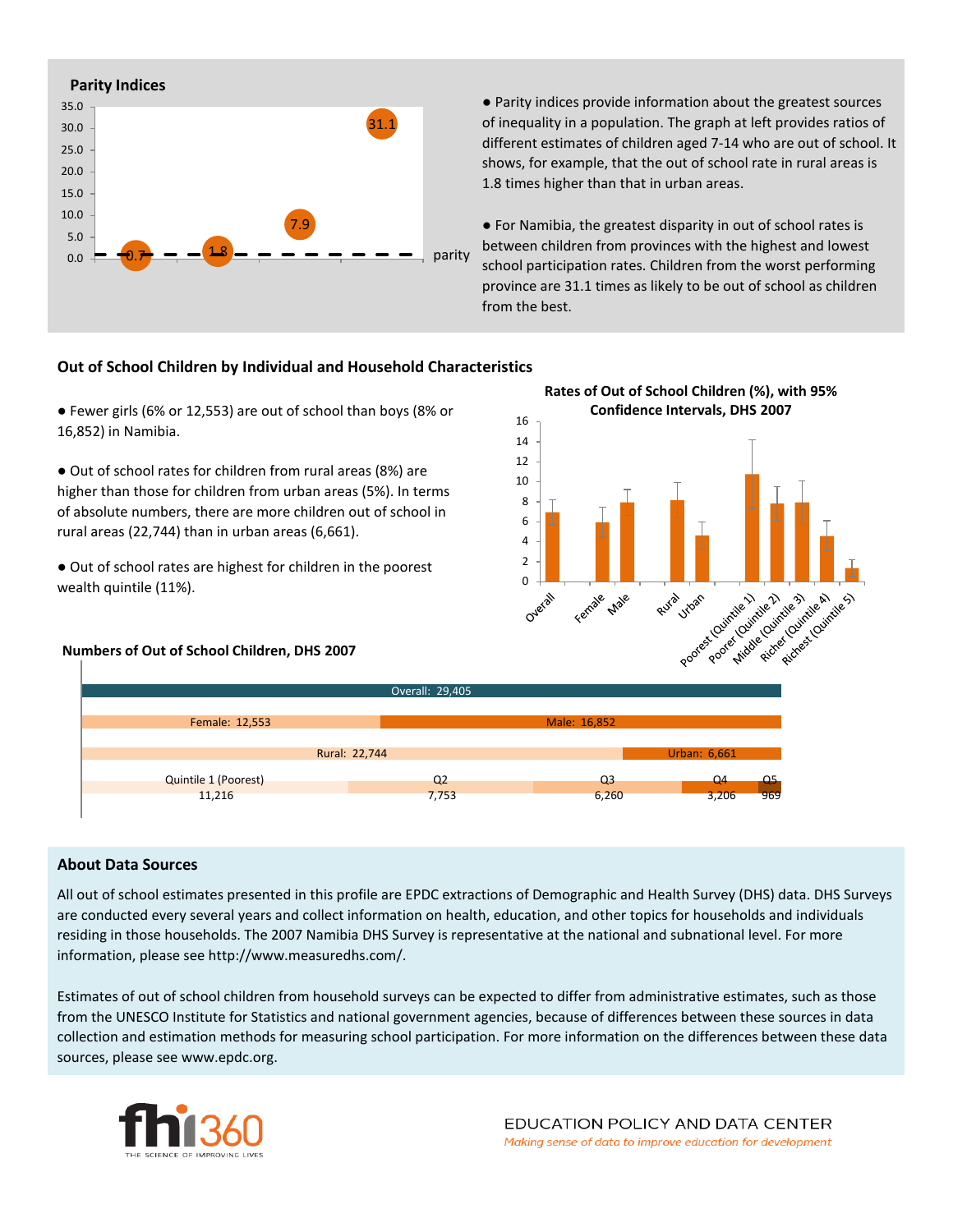## **Out of School Children by Subnational Regions**

● The subnational region with the highest percentage of children out of school is Kunene (44%). Khomas has the lowest rate of school non-participation (1%).

● The highest numbers of out of school children are located in Kavango (6,266). Karas has the lowest numbers of out of school children (403).

![](_page_2_Figure_3.jpeg)

![](_page_2_Figure_4.jpeg)

**Numbers of Out of School Children by Subnational Region (# in thousands), with 95% Confidence Intervals, DHS 2007**

![](_page_2_Figure_6.jpeg)

#### **Why Ages 7-14?**

EPDC presents data for ages 7-14. This age group captures the bulk of basic compulsory education in most countries, aids crossnational comparability of estimates, and conveys the normative international frameworks set by the Convention on the Rights of the Child and supported by the ILO Minimum Age Convention.

![](_page_2_Picture_9.jpeg)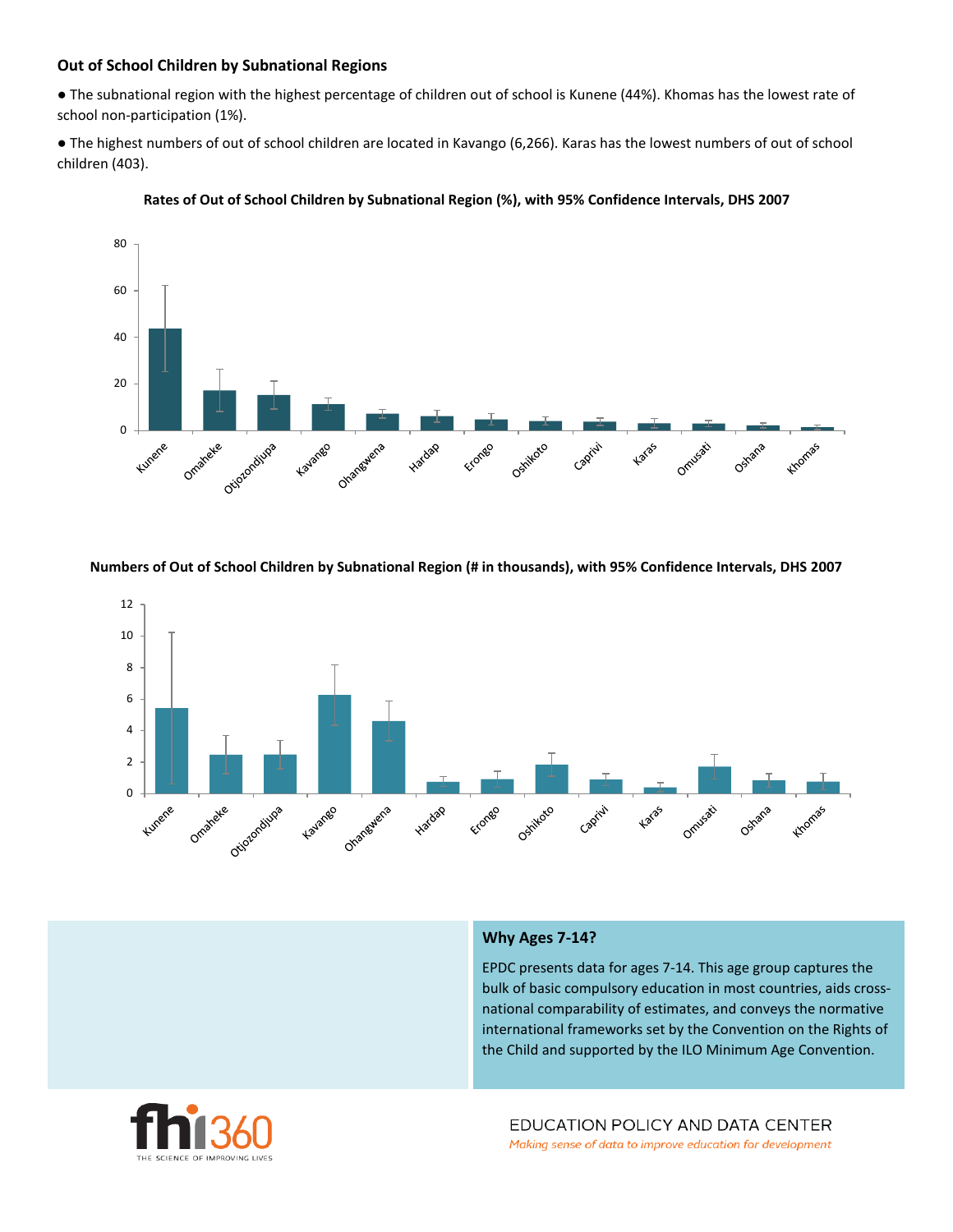## **Out of School Rates by Age and Sex**

- The official primary school entry age in Namibia is age 7. At that age, 9% of girls and 9% of boys are out of school.
- At age 15, 13% of girls and 20% of boys are out of school.
- School participation is highest for girls at age 11 and for boys at age 11.

![](_page_3_Figure_4.jpeg)

#### **Out of School Rates, by Age and Sex**

#### **Summary of EPDC Methodology on Measuring Out of School Children**

In this profile, EPDC presents estimates of the proportion and number of out of school children of the population ages 7-14 using household survey data. Along with relative and absolute estimates of out of school children, EPDC provides 95% confidence intervals for each estimate.

To create estimates of the proportion of out of school children for a particular school year, EPDC used birthdate information to identify children who were of a particular age range (7-14) on the month that the school year began. Children who had attended primary school or higher at any time during the school year were classified as 'in school;' Children who had not attended school at any time during the school year, or who had attended pre-school during that reference period were classified as 'out of school.' The proportion of children who are out of school is calculated as the number of children within the 7-14 age range who were classified as out of school divided by the number of children within the same age range.

To obtain the number of out of school children, the out-of-school rate is then applied to the estimated population of the same age range from the UN Population Division (EPDC obtained single-age population estimates to build the correct age range). UN Population Division figures are provided for mid-year each year, and EPDC uses the population figures from the year closest to the start of the school year in each country. Depending on a country's main academic calendar, the population figure may be from the year before the school participation year.

For more information on measurement of out of school children, please see the EPDC website at www.epdc.org.

![](_page_3_Picture_11.jpeg)

EDUCATION POLICY AND DATA CENTER Making sense of data to improve education for development